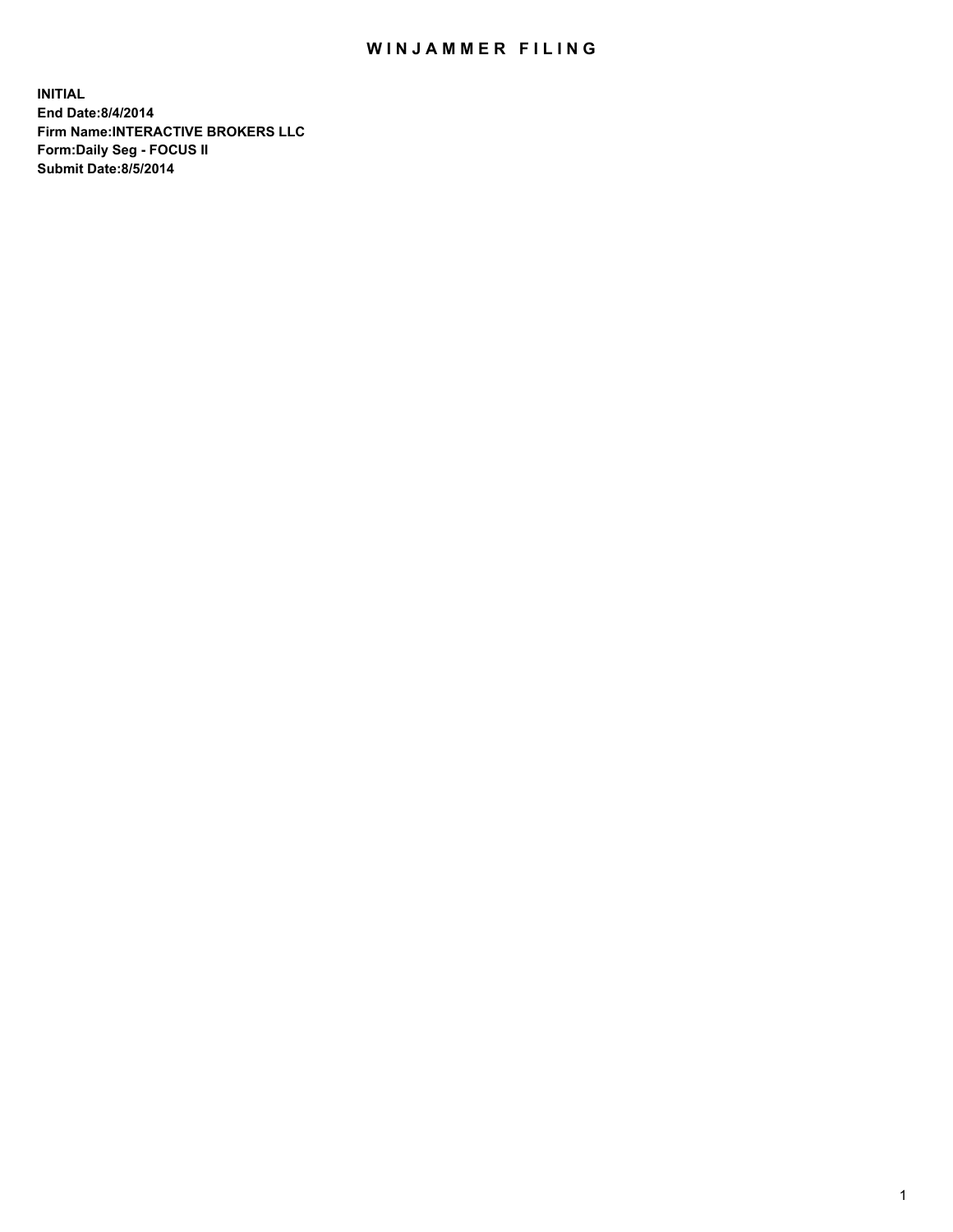## **INITIAL End Date:8/4/2014 Firm Name:INTERACTIVE BROKERS LLC Form:Daily Seg - FOCUS II Submit Date:8/5/2014 Daily Segregation - Cover Page**

| Name of Company<br><b>Contact Name</b><br><b>Contact Phone Number</b><br><b>Contact Email Address</b> | <b>INTERACTIVE BROKERS LLC</b><br><b>Michael Ellman</b><br>203-422-8926<br>mellman@interactivebrokers.co<br>$\underline{\mathbf{m}}$ |
|-------------------------------------------------------------------------------------------------------|--------------------------------------------------------------------------------------------------------------------------------------|
| FCM's Customer Segregated Funds Residual Interest Target (choose one):                                |                                                                                                                                      |
| a. Minimum dollar amount: ; or                                                                        | $\overline{\mathbf{0}}$                                                                                                              |
| b. Minimum percentage of customer segregated funds required:% ; or                                    | 0                                                                                                                                    |
| c. Dollar amount range between: and; or                                                               | 155,000,000 245,000,000                                                                                                              |
| d. Percentage range of customer segregated funds required between:% and%.                             | 00                                                                                                                                   |
| FCM's Customer Secured Amount Funds Residual Interest Target (choose one):                            |                                                                                                                                      |
| a. Minimum dollar amount: ; or                                                                        | $\overline{\mathbf{0}}$                                                                                                              |
| b. Minimum percentage of customer secured funds required:% ; or                                       | 0                                                                                                                                    |
| c. Dollar amount range between: and; or                                                               | 80,000,000 120,000,000                                                                                                               |
| d. Percentage range of customer secured funds required between:% and%.                                | 00                                                                                                                                   |
|                                                                                                       |                                                                                                                                      |
| FCM's Cleared Swaps Customer Collateral Residual Interest Target (choose one):                        |                                                                                                                                      |
| a. Minimum dollar amount: ; or                                                                        | $\overline{\mathbf{0}}$                                                                                                              |
| b. Minimum percentage of cleared swaps customer collateral required:% ; or                            | $\underline{\mathbf{0}}$                                                                                                             |
| c. Dollar amount range between: and; or                                                               | 0 <sub>0</sub>                                                                                                                       |
| d. Percentage range of cleared swaps customer collateral required between:% and%.                     | 0 <sub>0</sub>                                                                                                                       |
| Current ANC:on                                                                                        | 2,344,368,769 04-AUG-2014                                                                                                            |
| <b>Broker Dealer Minimum</b>                                                                          | 345,097,708                                                                                                                          |
| Debit/Deficit - CustomersCurrent AmountGross Amount                                                   |                                                                                                                                      |
| Domestic Debit/Deficit                                                                                | 3,162,994                                                                                                                            |
| Foreign Debit/Deficit                                                                                 | 2,316,648 0                                                                                                                          |
| Debit/Deficit - Non CustomersCurrent AmountGross Amount                                               |                                                                                                                                      |
| Domestic Debit/Deficit                                                                                | 0 <sub>0</sub>                                                                                                                       |
| Foreign Debit/Deficit                                                                                 | 0 <sub>0</sub>                                                                                                                       |
| Proprietary Profit/Loss                                                                               |                                                                                                                                      |
| Domestic Profit/Loss                                                                                  | $\overline{\mathbf{0}}$                                                                                                              |
| Foreign Profit/Loss                                                                                   | $\underline{\mathbf{0}}$                                                                                                             |
| Proprietary Open Trade Equity                                                                         |                                                                                                                                      |
| Domestic OTE                                                                                          | <u>0</u>                                                                                                                             |
| Foreign OTE                                                                                           | <u>0</u>                                                                                                                             |
| <b>SPAN</b>                                                                                           |                                                                                                                                      |
| <b>Customer SPAN Calculation</b>                                                                      | 1,097,679,079                                                                                                                        |
| Non-Customer SPAN Calcualation                                                                        | 14,079,901                                                                                                                           |
| Proprietary Capital Charges                                                                           | 0                                                                                                                                    |
| Minimum Dollar Amount Requirement                                                                     | 20,000,000 [7465]                                                                                                                    |
| Other NFA Dollar Amount Requirement                                                                   | 21,464,826 [7475]                                                                                                                    |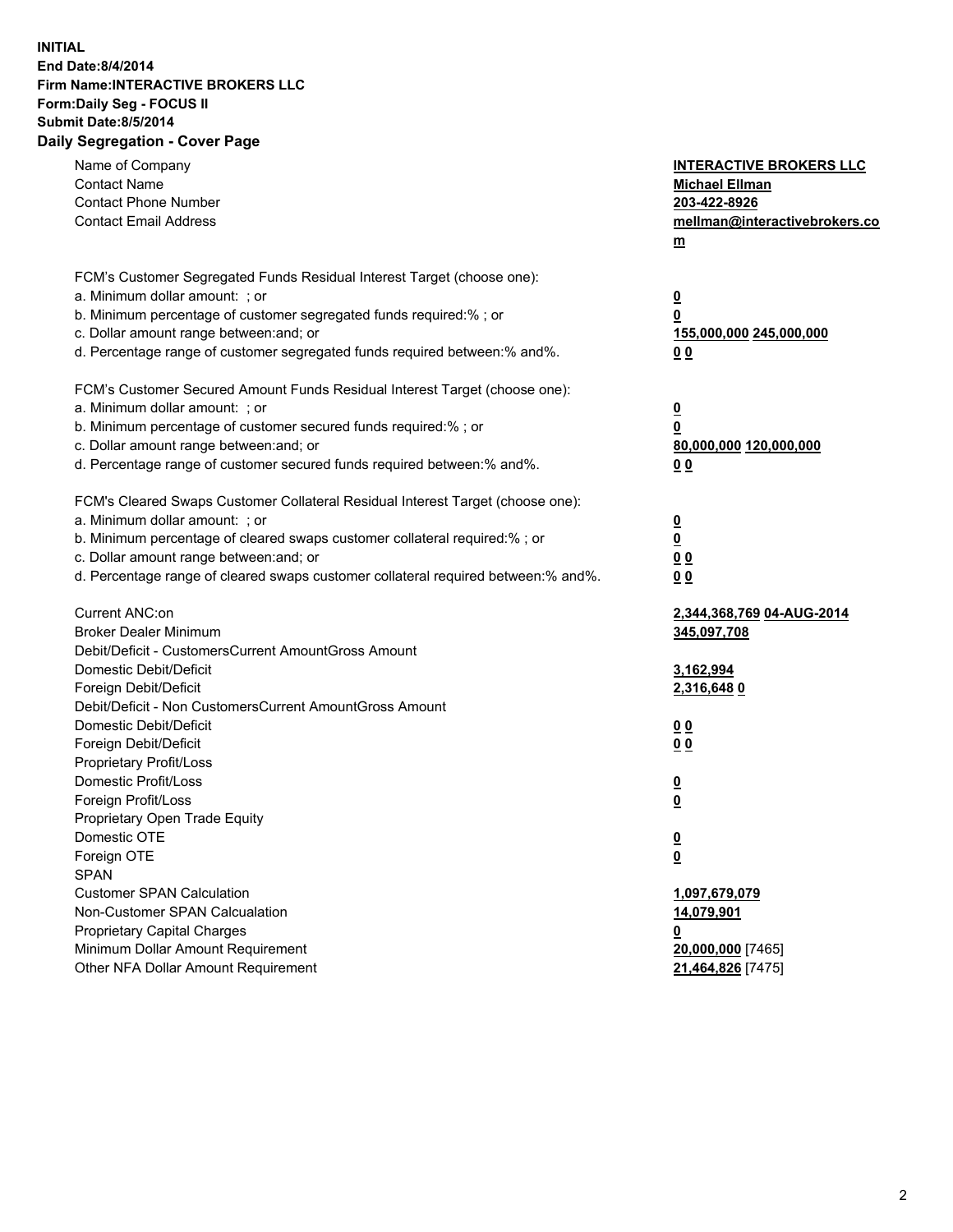## **INITIAL End Date:8/4/2014 Firm Name:INTERACTIVE BROKERS LLC Form:Daily Seg - FOCUS II Submit Date:8/5/2014 Daily Segregation - Secured Amounts**

|     | Foreign Futures and Foreign Options Secured Amounts                                                        |                                   |
|-----|------------------------------------------------------------------------------------------------------------|-----------------------------------|
|     | Amount required to be set aside pursuant to law, rule or regulation of a foreign                           | $0$ [7305]                        |
|     | government or a rule of a self-regulatory organization authorized thereunder                               |                                   |
| 1.  | Net ledger balance - Foreign Futures and Foreign Option Trading - All Customers                            |                                   |
|     | A. Cash                                                                                                    | 304,519,247 [7315]                |
|     | B. Securities (at market)                                                                                  | $0$ [7317]                        |
| 2.  | Net unrealized profit (loss) in open futures contracts traded on a foreign board of trade                  | 79,062 [7325]                     |
| 3.  | Exchange traded options                                                                                    |                                   |
|     | a. Market value of open option contracts purchased on a foreign board of trade                             | 79,049 [7335]                     |
|     | b. Market value of open contracts granted (sold) on a foreign board of trade                               | <u>-105,097</u> [7337]            |
| 4.  | Net equity (deficit) (add lines 1.2. and 3.)                                                               | 304,572,261 [7345]                |
| 5.  | Account liquidating to a deficit and account with a debit balances - gross amount                          | 2,316,648 [7351]                  |
|     | Less: amount offset by customer owned securities                                                           | 0 [7352] 2,316,648 [7354]         |
| 6.  | Amount required to be set aside as the secured amount - Net Liquidating Equity                             | 306,888,909 [7355]                |
|     | Method (add lines 4 and 5)                                                                                 |                                   |
| 7.  | Greater of amount required to be set aside pursuant to foreign jurisdiction (above) or line                | 306,888,909 [7360]                |
|     | 6.                                                                                                         |                                   |
|     | FUNDS DEPOSITED IN SEPARATE REGULATION 30.7 ACCOUNTS                                                       |                                   |
| 1.  | Cash in banks                                                                                              |                                   |
|     | A. Banks located in the United States                                                                      | 337,639,383 [7500]                |
|     | B. Other banks qualified under Regulation 30.7                                                             | 0 [7520] 337,639,383 [7530]       |
| 2.  | Securities                                                                                                 |                                   |
|     | A. In safekeeping with banks located in the United States                                                  | $Q$ [7540]                        |
|     | B. In safekeeping with other banks qualified under Regulation 30.7                                         | 0 [7560] 0 [7570]                 |
| 3.  | Equities with registered futures commission merchants                                                      |                                   |
|     | A. Cash                                                                                                    | $0$ [7580]                        |
|     | <b>B.</b> Securities                                                                                       | $0$ [7590]                        |
|     | C. Unrealized gain (loss) on open futures contracts                                                        | $0$ [7600]                        |
|     | D. Value of long option contracts                                                                          | $0$ [7610]                        |
|     | E. Value of short option contracts                                                                         | 0 [7615] 0 [7620]                 |
| 4.  | Amounts held by clearing organizations of foreign boards of trade                                          |                                   |
|     | A. Cash                                                                                                    | $Q$ [7640]                        |
|     | <b>B.</b> Securities                                                                                       | $0$ [7650]                        |
|     | C. Amount due to (from) clearing organization - daily variation                                            | $0$ [7660]                        |
|     | D. Value of long option contracts                                                                          | $0$ [7670]                        |
|     | E. Value of short option contracts                                                                         | 0 [7675] 0 [7680]                 |
| 5.  | Amounts held by members of foreign boards of trade                                                         |                                   |
|     | A. Cash                                                                                                    | 77,743,777 [7700]                 |
|     | <b>B.</b> Securities                                                                                       | $0$ [7710]                        |
|     | C. Unrealized gain (loss) on open futures contracts                                                        | 2,681,545 [7720]                  |
|     | D. Value of long option contracts                                                                          | 79,046 [7730]                     |
|     | E. Value of short option contracts                                                                         | -105,092 [7735] 80,399,276 [7740] |
| 6.  | Amounts with other depositories designated by a foreign board of trade                                     | $0$ [7760]                        |
| 7.  | Segregated funds on hand                                                                                   | $0$ [7765]                        |
| 8.  | Total funds in separate section 30.7 accounts                                                              | 418,038,659 [7770]                |
| 9.  | Excess (deficiency) Set Aside for Secured Amount (subtract line 7 Secured Statement<br>Page 1 from Line 8) | 111,149,750 [7380]                |
| 10. | Management Target Amount for Excess funds in separate section 30.7 accounts                                | 80,000,000 [7780]                 |
| 11. | Excess (deficiency) funds in separate 30.7 accounts over (under) Management Target                         | 31,149,750 [7785]                 |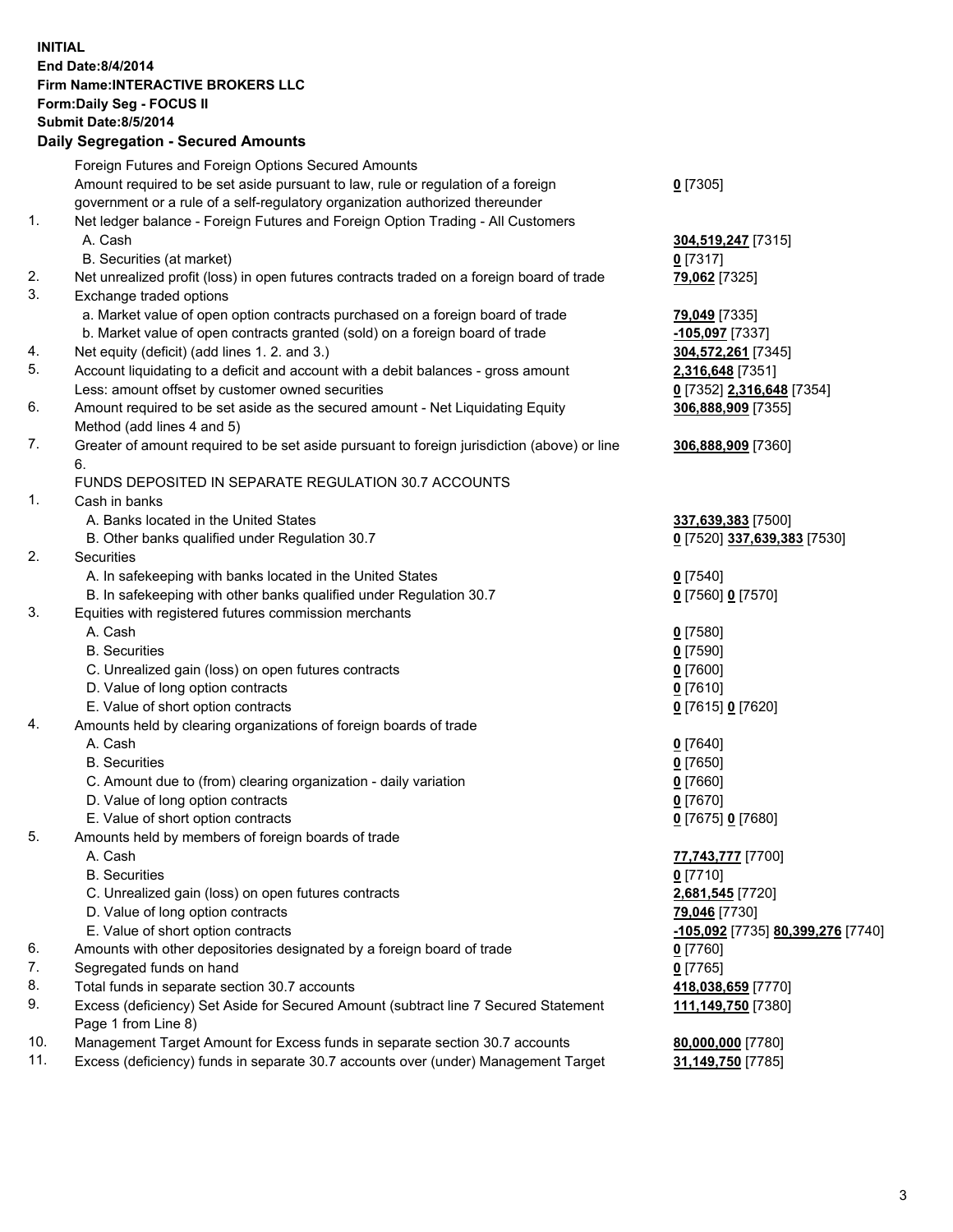**INITIAL End Date:8/4/2014 Firm Name:INTERACTIVE BROKERS LLC Form:Daily Seg - FOCUS II Submit Date:8/5/2014 Daily Segregation - Segregation Statement** SEGREGATION REQUIREMENTS(Section 4d(2) of the CEAct) 1. Net ledger balance A. Cash **2,256,859,794** [7010] B. Securities (at market) **0** [7020] 2. Net unrealized profit (loss) in open futures contracts traded on a contract market **-7,524,891** [7030] 3. Exchange traded options A. Add market value of open option contracts purchased on a contract market **78,900,759** [7032] B. Deduct market value of open option contracts granted (sold) on a contract market **-150,461,897** [7033] 4. Net equity (deficit) (add lines 1, 2 and 3) **2,177,773,765** [7040] 5. Accounts liquidating to a deficit and accounts with debit balances - gross amount **3,162,994** [7045] Less: amount offset by customer securities **0** [7047] **3,162,994** [7050] 6. Amount required to be segregated (add lines 4 and 5) **2,180,936,759** [7060] FUNDS IN SEGREGATED ACCOUNTS 7. Deposited in segregated funds bank accounts A. Cash **347,012,752** [7070] B. Securities representing investments of customers' funds (at market) **1,042,084,229** [7080] C. Securities held for particular customers or option customers in lieu of cash (at market) **0** [7090] 8. Margins on deposit with derivatives clearing organizations of contract markets A. Cash **23,512,869** [7100] B. Securities representing investments of customers' funds (at market) **109,463,368** [7110] C. Securities held for particular customers or option customers in lieu of cash (at market) **0** [7120] 9. Net settlement from (to) derivatives clearing organizations of contract markets **-410,957** [7130] 10. Exchange traded options A. Value of open long option contracts **1,722,060** [7132] B. Value of open short option contracts **-4,680,639** [7133] 11. Net equities with other FCMs A. Net liquidating equity **-63,304,213** [7140] B. Securities representing investments of customers' funds (at market) **929,902,165** [7160] C. Securities held for particular customers or option customers in lieu of cash (at market) **0** [7170] 12. Segregated funds on hand **0** [7150] 13. Total amount in segregation (add lines 7 through 12) **2,385,301,634** [7180] 14. Excess (deficiency) funds in segregation (subtract line 6 from line 13) **204,364,875** [7190] 15. Management Target Amount for Excess funds in segregation **155,000,000** [7194]

16. Excess (deficiency) funds in segregation over (under) Management Target Amount Excess

**49,364,875** [7198]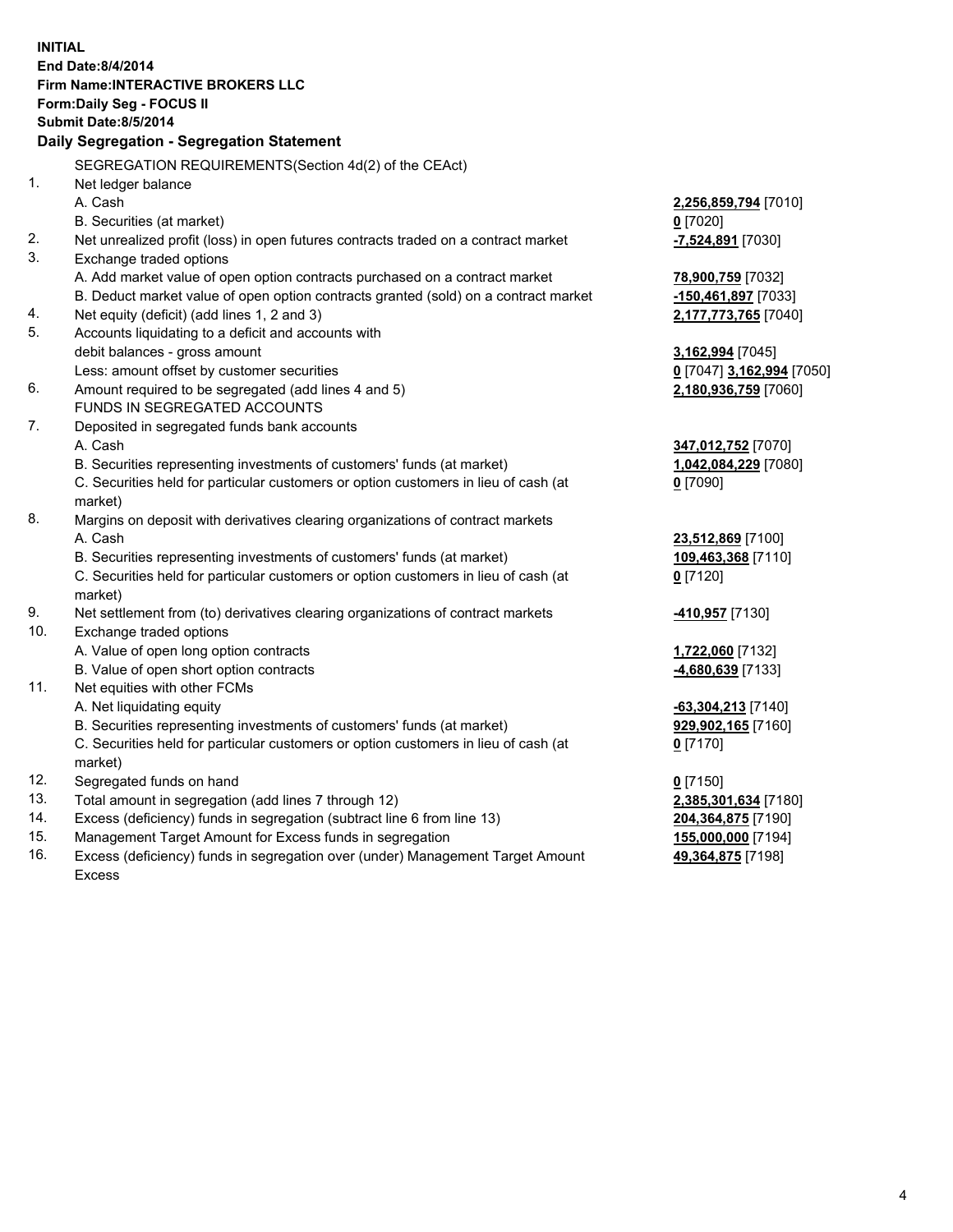## **INITIAL End Date:8/4/2014 Firm Name:INTERACTIVE BROKERS LLC Form:Daily Seg - FOCUS II Submit Date:8/5/2014 Daily Segregation - Supplemental**

| $\overline{\phantom{a}}$ | Total gross margin deficiencies - Segregated Funds Origin                              | 8,097 [9100] |  |
|--------------------------|----------------------------------------------------------------------------------------|--------------|--|
| $\overline{\phantom{a}}$ | Total gross margin deficiencies - Secured Funds Origin                                 | 816 [9101]   |  |
| $\overline{\phantom{a}}$ | Total gross margin deficiencies - Cleared Swaps Customer Collateral Funds Origin       | $0$ [9102]   |  |
| $\blacksquare$           | Total gross margin deficiencies - Noncustomer and Proprietary Accounts Origin          | $0$ [9103]   |  |
| $\blacksquare$           | Total number of accounts contributing to total gross margin deficiencies - Segregated  | $3$ [9104]   |  |
|                          | Funds Origin                                                                           |              |  |
|                          | Total number of accounts contributing to total gross margin deficiencies - Secured     | 1 [9105]     |  |
|                          | Funds Origin                                                                           |              |  |
|                          | Total number of accounts contributing to the total gross margin deficiencies - Cleared | $0$ [9106]   |  |
|                          | Swaps Customer Collateral Funds Origin                                                 |              |  |
|                          | Total number of accounts contributing to the total gross margin deficiencies -         | $0$ [9107]   |  |
|                          | Noncustomer and Proprietary Accounts Origin                                            |              |  |
|                          |                                                                                        |              |  |

- Upload a copy of the firm's daily margin report the FCM uses to issue margin calls which corresponds with the reporting date.